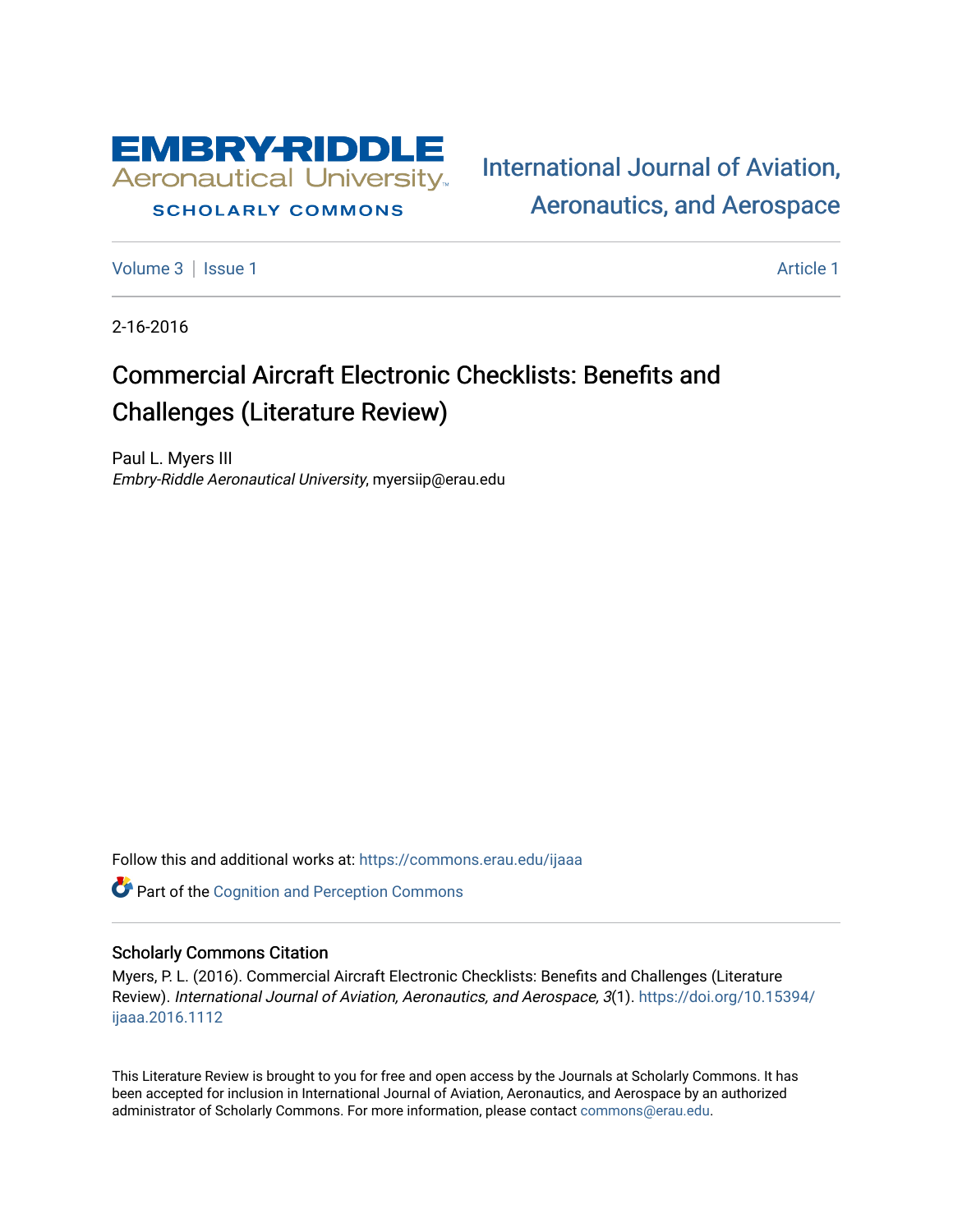#### **Background**

#### **Why checklists?**

Checklists were not needed in the early days of aviation due to aircraft simplicity. On October 30, 1935, that changed. A model 299 aircraft, later to be designated the B-17, crashed shortly after takeoff because the pilots failed to release a new rudder and elevator locking mechanism (Schultz, 2012). After that, checklists became standard issue in aircraft, but as aircraft became more complicated, more checklist errors surfaced. The Federal Aviation Administration (FAA) (1995) using National Transportation Safety Board (NTSB) data, identified improper checklist usage as either a probable cause or contributing factor in 37 major accidents between 1978 and 1990. Additionally, a safety analysis branch of the FAA in the same study concluded that between 1983 and 1993, 279 accidents involving checklist errors accounted for 215 fatalities and 260 plus injuries. The highest percentage of checklist related mishaps occurred during the pre-departure or departure phases of flight (FAA, 1995). Two examples of these types of errors are confirmed in the NTSB accident reports for Northwest Flight 255 in 1987 and Delta Flight 1141 in 1989.

**Checklist error mishap examples.** Two airline mishaps, Northwest Flight 255, a DC-9 leaving Detroit and Delta Flight 1141, a 727 leaving Dallas/Ft Worth, crashed shortly after takeoff. The primary cause of both mishaps was checklist error resulting in the total deaths of 170 people (NTSB, 1987; NTSB 1989).

**Development of electronic checklists (ECL).** Boeing started the process of studying ECLs in the late 1980s. ECL development continued from 1990 to 1996 until the ECL was certified and introduced on the Boeing 777 in response to documented checklist errors, a year after the FAA report was released. The 777 ECL included all normal and non-normal checklists required for safe operations (Arkell, 2006). The Boeing ECL can also be linked to the Engine Indicating and Crew Alerting System (EICAS) (Boorman, 2001a). The Airbus ECL derivative is called the Electronic Centralized Aircraft Monitoring (ECAM) system and like the Boeing ECL includes normal and non-normal procedures for the Airbus 320, 330 and 340 families (Airbus, 2015; Phoenix Software Solutions, 2002).

Boorman (2001a) describe three levels of ECLs that were postulated for a Boeing aircraft accident study and do not formally exist, but can be used to fundamentally describe three basic levels of ECL automation. Variant 1 is nonintegrated with the aircraft. Variant 2 is integrated with the airplane so the aircraft has the capability to know switch positions to verify checklist completion and is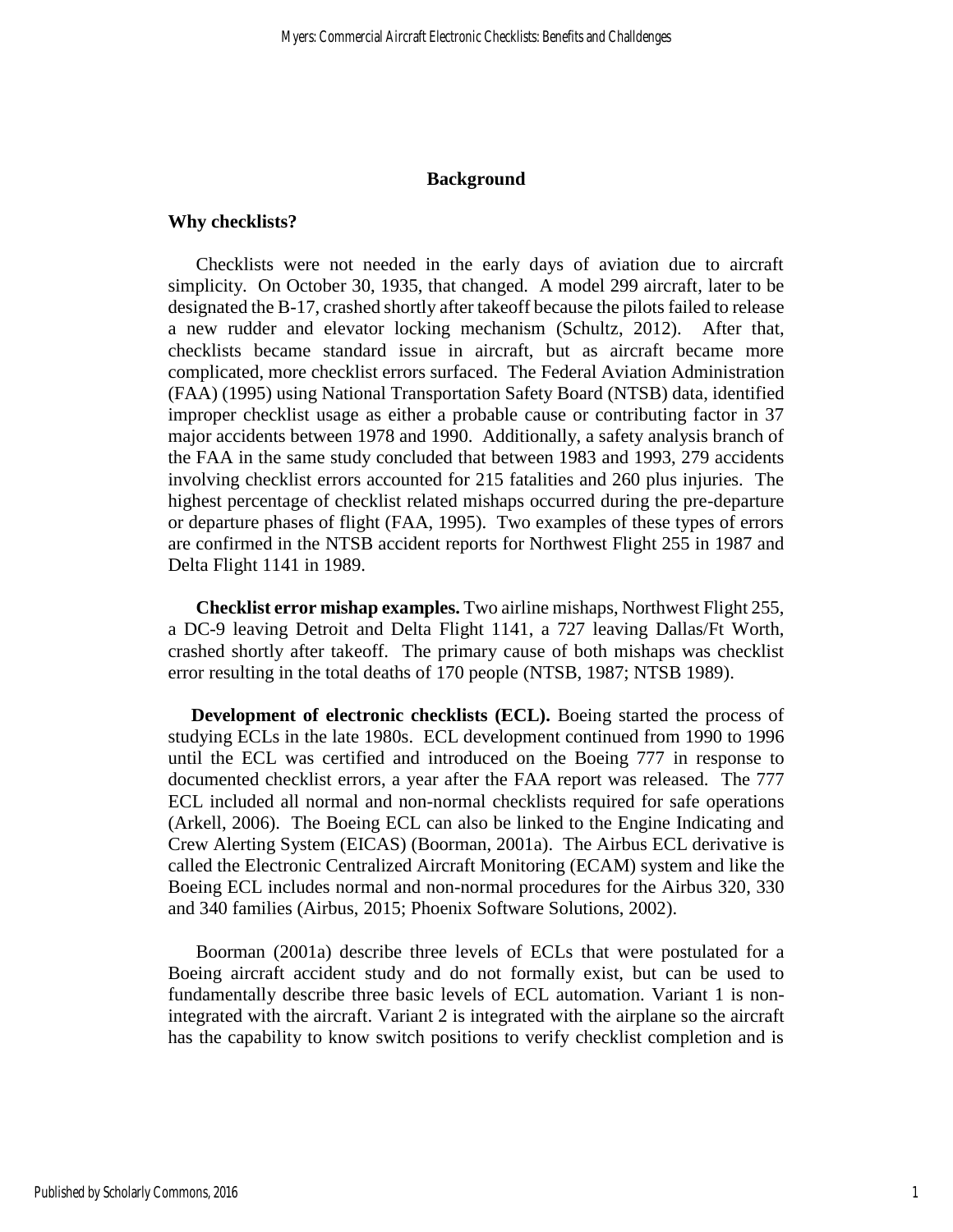smart enough to display the correct checklist at the appropriate time. Variant 3 is integrated and similar to Variant 2, but adds the capability to automatically alert pilots when checklists have not been completed in critical phases of flight.

#### **Practice Innovation**

 While electronic checklists were first introduced in 1996, they are everchanging. Therefore, to provide updated information, electronic checklist benefits and challenges are examined in practical and human factors terms and recommendations developed to chart future ECL development.

## **Benefits**

 **Improves information processing and reduces workload.** Information processing requirements increased significantly as more technology was integrated into aircraft. Coupled with that, humans have a limited short-term memory linked to the ability to chunk information (Vidulich, Wickens, Tsang & Flach, 2010). ECLs, as automation tools, are designed to make information processing easier. Degani and Wiener (1993) in their checklist design study support this concept advocating that checklists are designed to prevent reliance on the pilot's short and long-term memory thereby reducing mental workload. A major function of the ECL is to make aircraft systems information gathering easier, enhancing situational awareness (Snead, Militello & Ritter, 2004).

 **Reduces errors.** Reason, as cited by Vidulich et al. (2010), summarized that errors are inevitable and are an acceptable price human beings must pay for their ability to cope with very difficult informational tasks. ECLs, an element of automation, are designed to keep track of open and completed checklist items and reduce errors. Fundamentally, the Boeing ECL is designed to reduce the errors listed in Table 1 (Boorman, 2001b). In an unpublished simulator study, Boeing found a 46% decrease in errors compared to paper checklists (Boorman, 2000). Additionally, in a separate Boeing study of aircraft accidents from 1978 to 2001, it was found that with variant 3, 19 accidents could have been prevented (Boorman, 2001a). Snead, Militello, and Ritter (2004) verified Boorman's opinion stating that since ECLs have been used, there has been a reduction in the number of errors. To help reduce errors, the Boeing electronic checklist requires pilots to accomplish the checklist steps in sequence, with some steps tied to aircraft sensors to not allow the pilot to bypass the step until the step has been completed. This is known as a closed loop checklist item, essentially an intelligent aircraft checking the human (FAA, 1996). By not allowing the pilots to progress further in the checklist process until the step is completed, errors are reduced. For non-normal checklists, the course of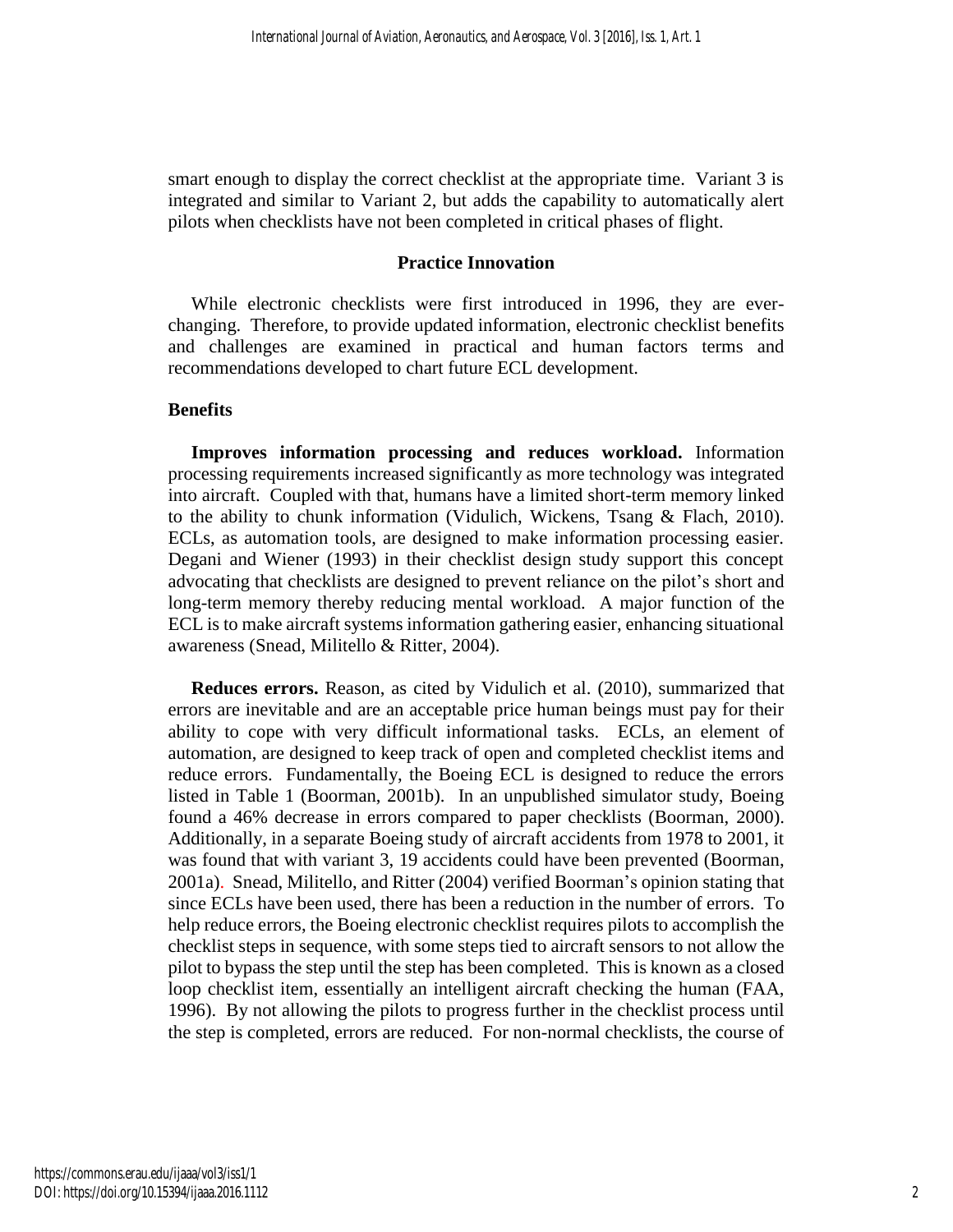action is suggested along with consequences of failing to act appropriately (Arkell, 2006). Palmer and Degani (1991) generalize checklist errors into four consolidated categories as reduction targets: (1) forgetting what the current item is and thereby inadvertently skipping the item; (2) skipping items due to interruptions and distractions; (3) intentionally skipping an item and then forgetting to return to it; and (4) stating that an item has been accomplished when it was not.

## Table 1

#### *Boorman (2001b) Paper Checklist Error Modes*

| <b>PAPER CHECKLIST ERROR MODE</b>                                                                   |  |  |  |
|-----------------------------------------------------------------------------------------------------|--|--|--|
| <b>Both Normal and Non-Normal Checklists</b>                                                        |  |  |  |
| Skipped items                                                                                       |  |  |  |
| Place lost in checklist when crew becomes distracted                                                |  |  |  |
| Excessive workload due to holding/turning/marking checklist<br>pages, recovering dropped checklists |  |  |  |
| Incorrect switch is selected                                                                        |  |  |  |
| Checklist is misread or unreadable due to poor illumination                                         |  |  |  |
| Normal Checklists (NC) Only                                                                         |  |  |  |
| NC step is skipped                                                                                  |  |  |  |
| NC is not initiated                                                                                 |  |  |  |
| Non-normal Checklists (NNC) Only                                                                    |  |  |  |
| Incorrect NNC is accomplished                                                                       |  |  |  |
| NNC is skipped or left incomplete                                                                   |  |  |  |
| Incorrect steps accomplished in checklist branching                                                 |  |  |  |
| Steps required later in flight are not accomplished                                                 |  |  |  |
| Operational notes or revised limitations following malfunction<br>are forgotten                     |  |  |  |
| Wrong steps accomplished when multiple related                                                      |  |  |  |
| failures have conflicting or redundant actions                                                      |  |  |  |
| Excessive cognitive workload in multiple failure<br>case leads to omitted NNC or other errors       |  |  |  |

 **Can improve response time.** Sharno, Dror and Degani (1998) in a study using 20 Boeing 747 crewmembers compared electronic to paper media in the performance of information search and performance calculation problems. They found that electronic media outperformed paper media 1.3 to 1 in terms of correct responses and response time was twice as fast. While reducing errors are the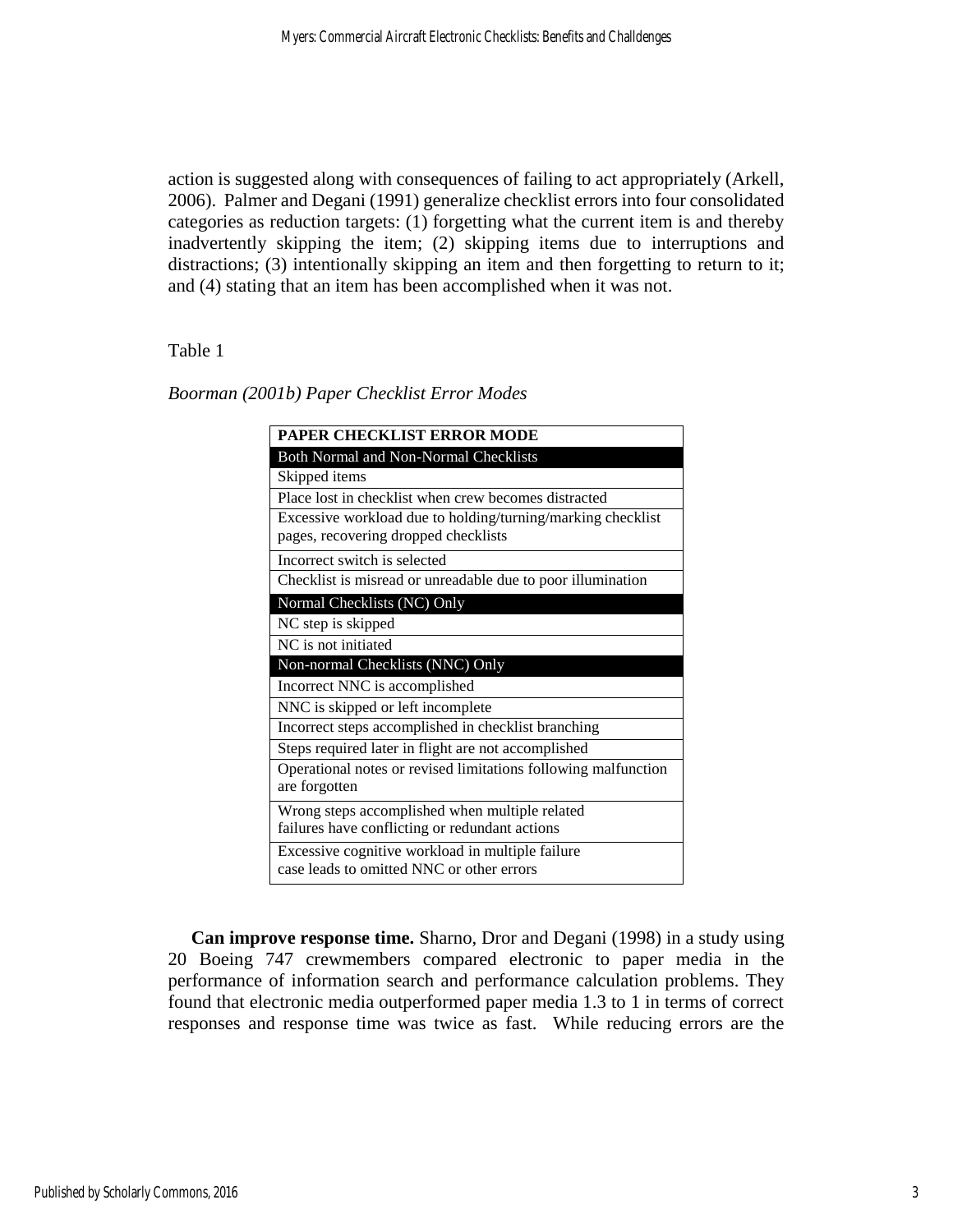primary ECL focus, improved efficiency in task demanding situations is a desired by-product (D. Boorman, personal communication, October 31, 2015).

## **Challenges**

 **Unexpected situations.** An inherent problem with electronic, like paper, checklists is the inability to cover all non-normal situations a crew might encounter (Snead et al., 2004). No checklist is perfect; hence unique situations can occur requiring pilot experience and judgment to solve the problem.

 **May not identify larger scope problems.** The B-2 Multiple Display Unit (MDU) displays multiple advisory, caution and warning lights and parallels commercial aircraft applications. While the MDU is a good tool for providing information about individual warning lights, it lacks the ability to associate the warning lights together to identify a larger problem that exists (Snead et al., 2004). In this case, it is up to the pilot to make that decision relying on experience and systems knowledge.

 **Keyhole property.** The keyhole property occurs when pilots forget where to find needed information or get lost in the complexity of menus. To alleviate this, checklist menus need to be planned and displayed properly (Mallis, Banks & Dinges, 2010).

**Errors can still occur.** While the number of errors have been reduced, human error still can and most likely will occur. In a study of 135 procedural errors, 10 paper/ECL checklist errors were noted equating to error rate of 7.4% (Sharno et al., 1998). One fundamental error that might occur with glass cockpit displays, such as the electronic checklist, is an "out of sight, out of mind" phenomenon where pilots have tunneled attention and forget or ignore information outside of the current focus (Mallis et al. 2010, p. 450). This tunneling effect can occur when focused on the electronic checklist, the paper checklist, or on another issue in the cockpit, degrading situational awareness.

**Added costs.** ECLs are incorporated in new aircraft such as the Boeing 787, and the user can have the checklists modified, but not without added expense to the airlines. Additionally, FAA Advisory Circular 120-64 levies certification, training, and currency requirements and stipulates that paper checklists with the same content be carried at all times in the aircraft (FAA, 1996). Training, software upgrades, and component maintenance are also added costs.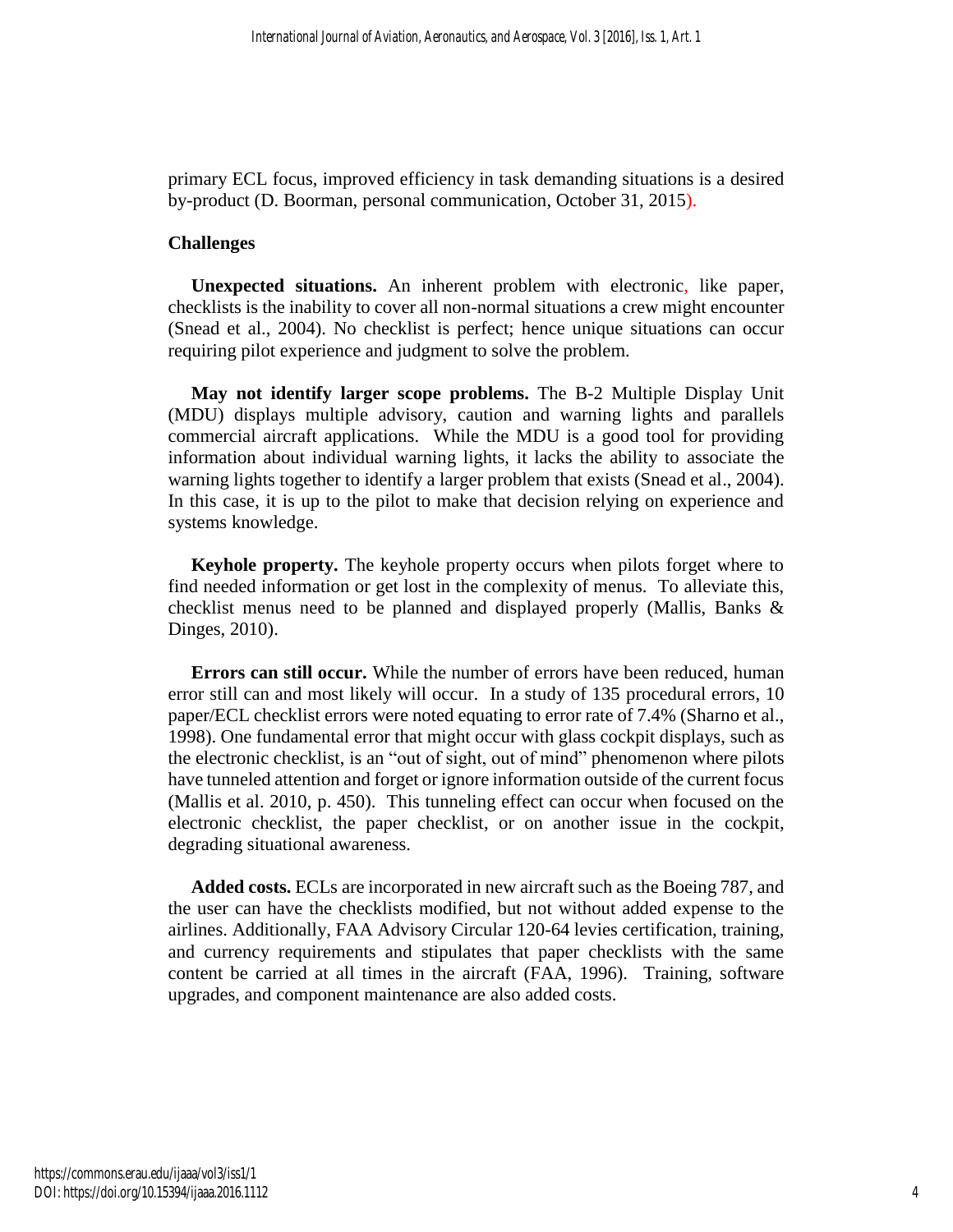**Not on all aircraft.** Variant 3 electronic normal and non-normal checklists are incorporated on later Boeing aircraft such as 777, 787 and 747-800. Later Airbus aircraft; 320, 330 and 340, incorporate ECLs for normal procedures, and nonnormal procedures. Additionally, Boeing has also integrated an iPad based checklist system, often called the Electronic Flight Bag (EFB) on non-ECL aircraft. One drawback of the iPad type checklist is the non-integration aspect of not being able to monitor aircraft systems. Due to non-integration, open loop checklist items may occur when the airplane has no way of checking itself to see if the checklist item was completed, therefore preventing crew feedback if an error occurs (Boorman, 2001a). The EFB also presents additional FAA requirements listed in Advisory Circular 120-76C that must be complied with (FAA, 2014).

**Paper checklists are still required.** The FAA requires paper checklists even when the aircraft has ECLs (FAA, 1996). The fundamental difference between Boeing and Airbus ECLs is that the Boeing version is a user-modifiable checklist system while the Airbus checklist is not. Having a modifiable checklist improves operational flexibility. In Boeing aircraft, paper checklists are carried in case of system failure, since both paper and electronic checklists have the same items (D. Boorman, personal communication, October 31, 2015). For some Airbus ECLs, all non-normal situations are not covered and/or incomplete and therefore require paper checklists to supplement or replace the electronic procedures (Scribd, 2015). In this case, the ECL provides for safety of flight items only, but there are no checklist flows for non-normal procedures. Having to go back and forth between paper and electronic checklists increases cognitive workload and potential errors. A modifiable checklist eliminates these issues. According to Dr. John Sabel, an Embry-Riddle Aviation University Assistant Professor, and airline Captain with 18,000 hours of flying time, incompleteness of ECLs can also be due to untimely software upgrades to non-modifiable electronic checklists (Personal communication, August 30, 2015). Dr. Sabel's assertion is supported by a lengthy detailed upgrade process without time constraints that are listed in FAA Advisory Circular 120-64 (FAA, 2006). Finally, electrical failures may render the ECL screen unusable and therefore, paper checklists provide redundancy (NTSB, 2008).

**Automation dependency.** ECLs can aid human information processing by monitoring checklist completion and aircraft systems. It cannot be assumed, however, that the system provides accurate redundancy to human monitoring. Too much dependency on automation of electronic checklists can result in a loss of pilot situational awareness (Palmer & Degani, 1991). The FAA supports this by advocating in Advisory Circular 120-64 that some checklist item callouts "may be necessary to ensure total crew awareness or airplane status" (FAA, 1996, p. 8).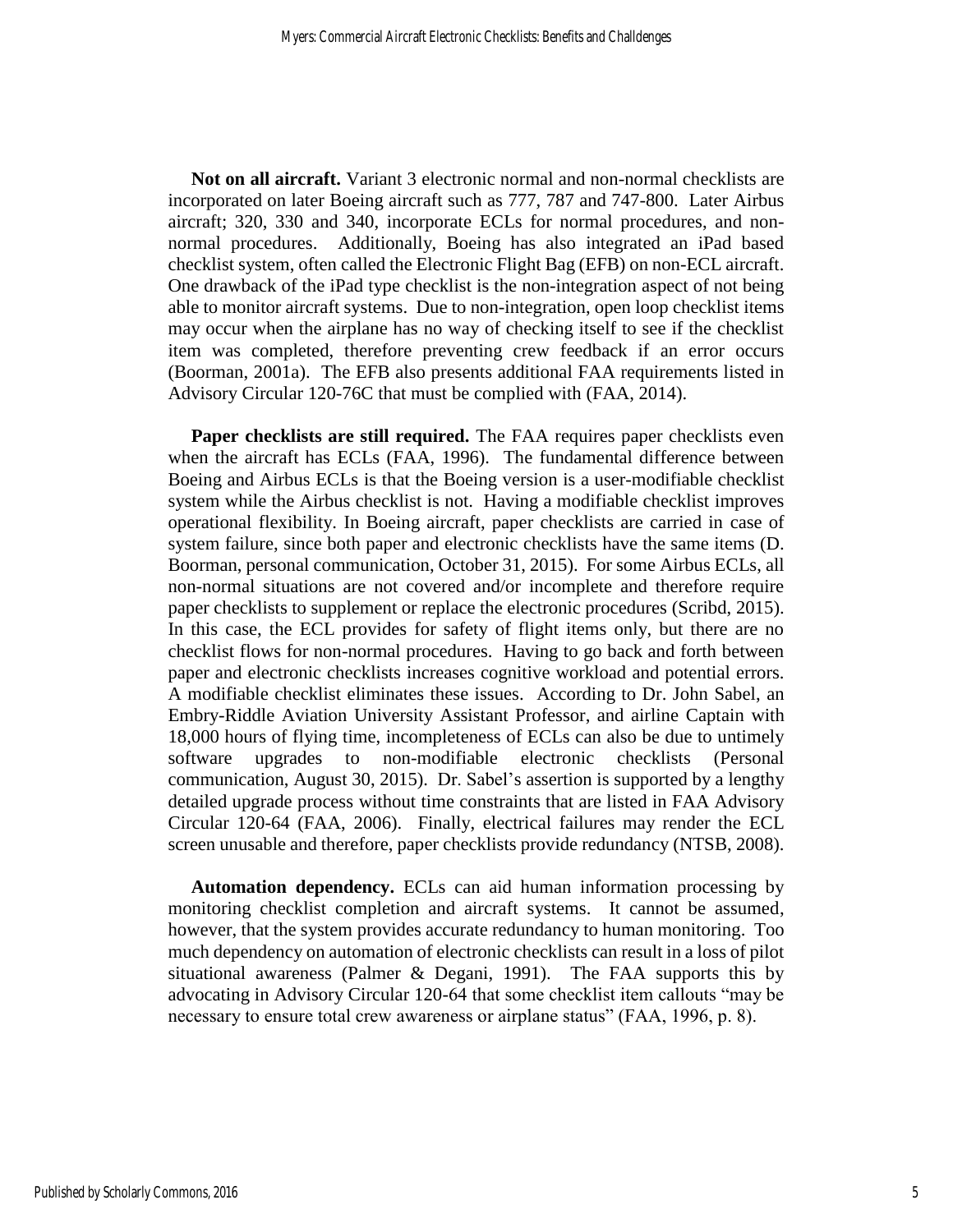**Frequency of use dichotomy.** Pilots must maintain an active not passive involvement using ECLs, because loss of situational awareness (SA) can still be a problem. A potential new ECL error related to SA is "frequency of use dichotomy" which can occur when something such as a non-normal procedure is not used very often and when used under high workload stress conditions presents difficulties (Boorman, 2000, p. 2)

 **Passive operator involvement.** When pilots are performing monitoring and are not actively involved, monitoring performance can decline. Additionally, too much system trust can degrade effective monitoring capability. If SA is lost, being responsive when automation fails is unlikely (Moulova, Hancock, Jones & Vincenzi, 2010).

#### **Conclusions and Recommendations**

 ECLs have had a significant impact reducing normal and to some extent, nonnormal checklist execution errors. For normal checklist items, if integrated with the aircraft, ECLs eliminate or reduce many of the paper checklist error modes by using closed loop checklist processing enhancing safety. Additionally, ECLs make it easier to gather information about aircraft systems enhancing information processing, reducing mental workload and enhancing situational awareness. Unfortunately, many older aircraft do not incorporate normal procedures electronic checklists. In these cases, the EFB / iPad checklist provides a workable, but nonoptimum solution since the device is not integrated with the aircraft.

 For non-normal procedures, several obstacles remain. First, ECLs bring more potential error modes including automation dependency, the keyhole effect, monitoring complacency, out of sight and out of mind, and the potential for increased frequency of use dichotomy. Second, the future path of technology needs to be defined. Like paper checklists, the machine cannot be programmed for all possible non-normal situations and in many cases cannot yet reason a larger problem when multiple alerts are present.

 Concurrently with defining the future path, electronic checklists levels of automation need to be standardized both in industry and FAA using the Boeing variant levels and incorporating a fourth level of automation for no electronic checklist capability. The proposed levels are illustrated in Table 2.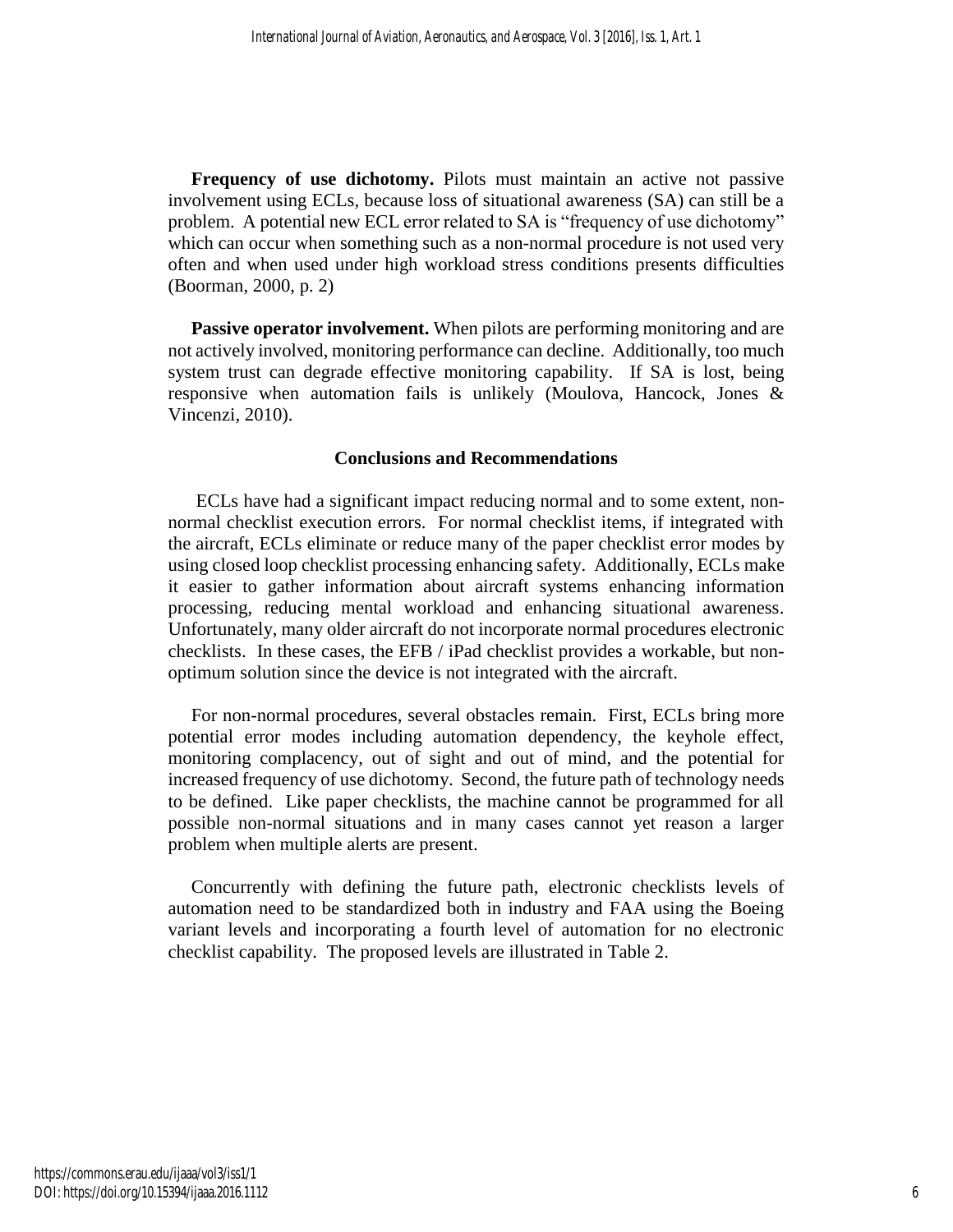#### Table 2

| Level of   | <b>Level Description</b>    | <b>Example System</b> |
|------------|-----------------------------|-----------------------|
| Automation |                             |                       |
| Level 0    | No electronic checklist     | None.                 |
|            | on aircraft                 |                       |
| Level 1    | Electronic checklist not    | Electronic flight     |
|            | integrated with aircraft.   | bag.                  |
| Level 2    | Electronic checklist        | Electronic checklist  |
|            | integrated with aircraft    | on an Airbus 330.     |
|            | and aircraft has the        |                       |
|            | ability to verify some or   |                       |
|            | all checklist items         |                       |
|            | complete                    |                       |
| Level 3    | Electronic checklist        | Upgraded              |
|            | integrated with aircraft,   | electronic checklist  |
|            | aircraft has the ability to | on Boeing 777 and     |
|            | verify some or all          | 787.                  |
|            | checklist items complete    |                       |
|            | and aircraft has the        |                       |
|            | ability to self-identify    |                       |
|            | checklist errors without    |                       |
|            | operator interaction.       |                       |

*Proposed Electronic Checklist Levels of Automation*

 Using the proposed levels of automation, level 3 is the highest variant that currently exists. However, an important consideration is the next ECL automation level. To move ECL development forward, automation level goals should be set as a team effort between aircraft manufacturers, FAA, NASA and airlines. Also, to reduce cognitive workload and error potential, the ECL standard needs to be a modifiable checklist. If the decision is to retain non-modifiable checklists, the lengthy ECL upgrade time needs to be examined and streamlined by the FAA in concert with the airlines.

While it may seem the challenges outweigh the benefits, ECL research needs to continue to reap safety benefits of reducing and/or eliminating errors. As recently as 2014, 30% of Aviation Safety Reporting System (ASRS) checklist incidents listed were pilot induced (NASA, 2015). Preventing even one mishap such as Northwest Flight 255 or Delta Flight 1141 is worth the effort in lives saved.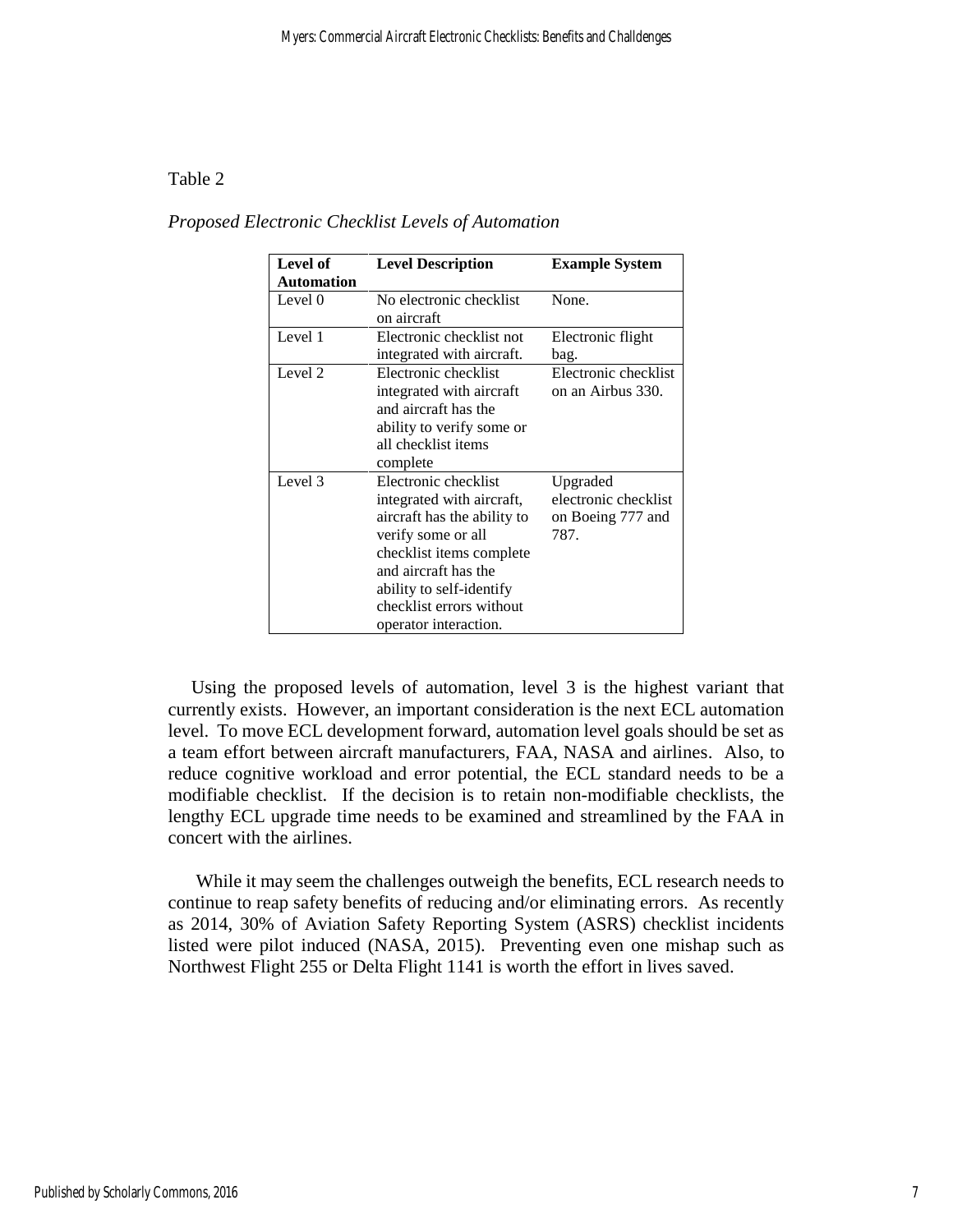## References

- Airbus. (2015). *Flight operations briefing notes standard operating procedures normal checklists*. Retrieved from http://www.airbus.com/fileadmin/media \_gallery/files\_safety\_library\_items/AirbusSafetyLib\_-FLT\_OPS\_SOP\_ SEQ05.pdf
- Arkell, D. (2006). Boeing's electronic checklist marks 10 years of enhanced safety for pilots and travelers. *Boeing Frontiers*, 04, 11. Retrieved from http://www.boeing.com/news/frontiers/archive/2006/april/i\_ca3html
- Boorman, D. (2000). Reducing flight crew errors and minimizing new error modes with electronic checklists. In the *Proceedings of the International Conference on Human- Computer Interaction in Aeronautics,* 2000. Toulouse, France: Polytechnic International Press.
- .Boorman, D. (2001a). Safety benefits of electronic checklists An analysis of commercial transport accidents. *Proceedings of the 11th International Symposium on Aviation Psychology,* 1-6; Columbus, OH: The Ohio State University.
- Boorman, D. (2001b). Today's electronic checklists reduce likelihood of crew errors and help prevent mishaps. *ICAO Journal*, 56, 17-20, 36. Montreal, Canada: ICAO.
- Degani, A., & Wiener, E. (1993). Cockpit checklists concepts, design, and use. *Human Factors and Ergonomics Proceedings,* 35(2), 345-359. Santa Monica, CA: Human Factors and Ergonomics Society.
- Federal Aviation Administration. (2014). *Guidelines for the Certification, Airworthiness, and Operational Use of Electronic Flight Bags* (Advisory Circular 120-76C). Washington, D.C.: U.S. Department of Transportation. Retrieved from http://www.faa.gov/Regulations\_policies/advisory\_ circulars/index.cfm/go/Document.information/documentID/1024366
- Federal Aviation Administration. (1996). *Operational use and modification of electronic checklists* (Advisory Circular 120-64). Washington, D.C.: U.S. Department of Transportation. Retrieved from http ://www.faagov/regulations\_policies/advisory\_cirular/ind ex.cfm/go/document.information/documentID/23204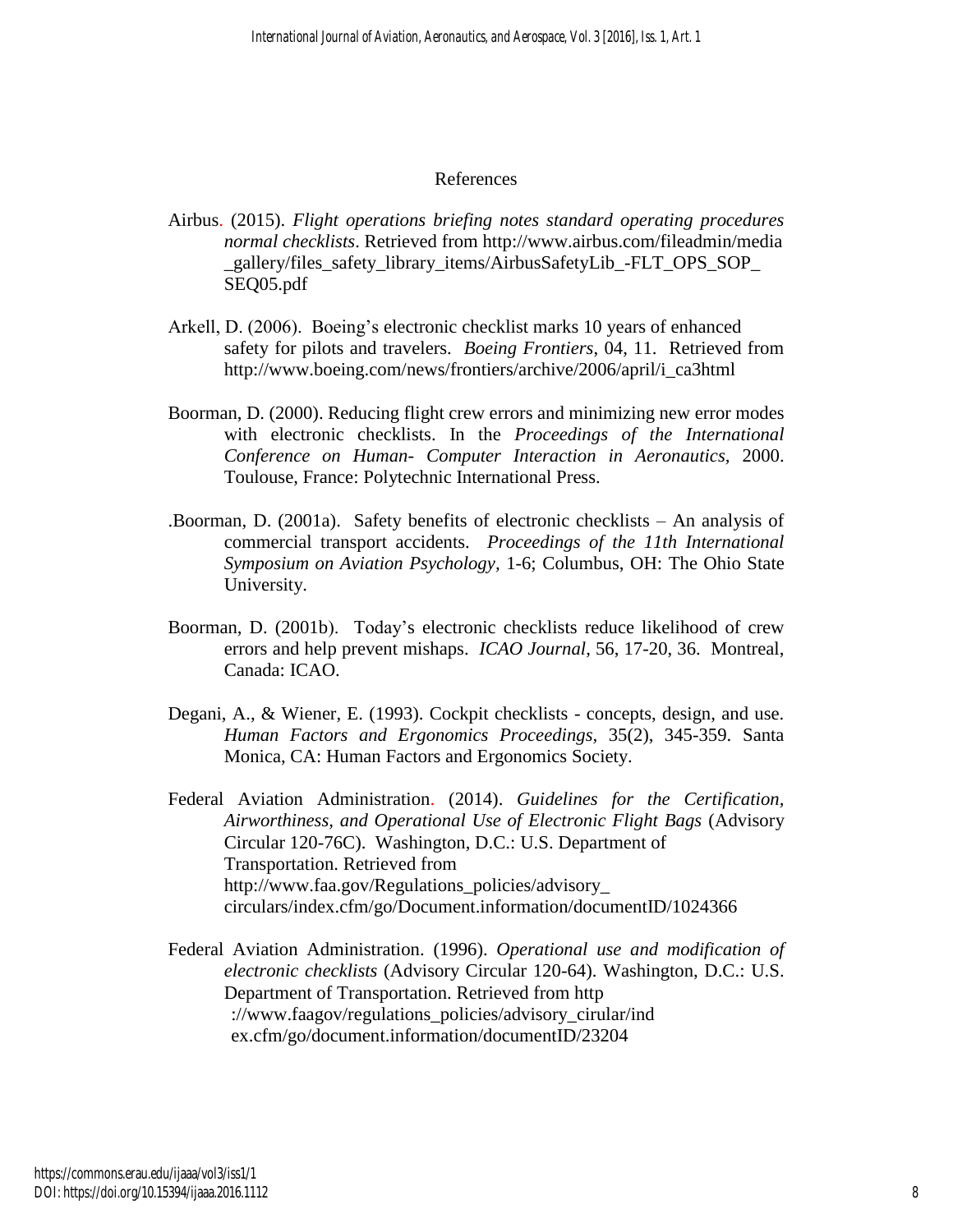- Federal Aviation Administration. (1995). *Human performance considerations in the use and design of aircraft checklists*. Washington, D.C.: U.S. Department of Transportation. Retrieved from http://www.skybrary. aero/bookshelf/books/1566.pdf
- Mallis, M., Banks, S., & Dinges, D. F. (2010). Aircrew fatigue; sleep need and circadian rhythmicity. In E. Salas & D. Maurino (Eds.), *Human factors in aviation* (2nd ed.) (pp. 401- 436). Burlington, MA: Academic Press – Elsevier.
- Moulova, M., Hancock, P., Jones, L, & Vincenzi, D. (2010). Automation in aviation systems: issues and Considerations. In J. Wise, D. Hopkin, D. Garland (Eds.) *Handbook of aviation human factors* (2nd ed.) (pp 8-1- 8-11). Boca Raton, FL: CDC Press.
- National Aeronautics and Space Administration. (2015). *ASRS database report set checklist incidents*. Retrieved From http://asrs.arc.nasa.gov/docs/rpsts/ chklist.pdf
- National Transportation Safety Board. (1987)*. Northwest Airlines, McDonnell Douglas DC-9, N312RC. Detroit Metropolitan Wayne County Airport, Romulus Michigan August 16, 1987* (Aircraft accident report, NTSB/AAR-88-05). Washington, D.C.: Author.
- National Transportation Safety Board. (1989). *Delta Air Lines, Boeing 727-232, N473DA. Dallas-Fort Worth International Airport, Texas. August 31, 1988 (*Aircraft accident report, NTSB/AAR-89/04). Washington, DC.: Author.
- National Transportation Safety Board. (2008). NTSB urges fixes to Airbus cockpit displays. *Air Safety Week*, 22, 31.
- Palmer, E.A., & Degani, A. (1991). Electronic checklists evaluation of two levels of automation. *Proceedings of the Sixth International Symposium on Aviation Psychology* (pp. 178-183). Columbus, OH: The Ohio State University.